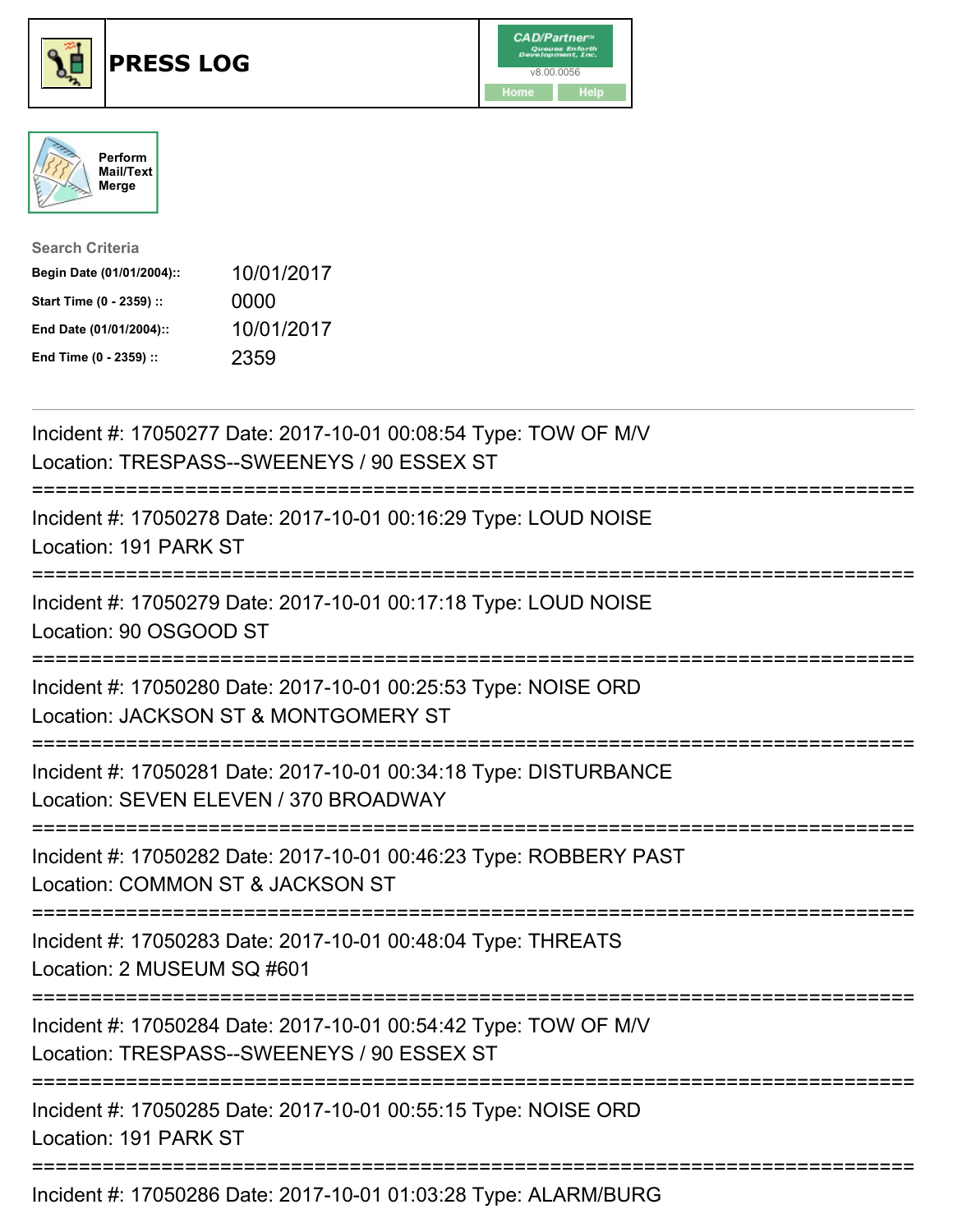| Location: HIDALGO AUTO ACCESSORIES / 402 BROADWAY                                                                                  |
|------------------------------------------------------------------------------------------------------------------------------------|
| Incident #: 17050287 Date: 2017-10-01 01:05:55 Type: FIGHT<br>Location: 4 MT VERNON ST                                             |
| Incident #: 17050288 Date: 2017-10-01 01:12:57 Type: NOISE ORD<br>Location: CAMBRIDGE ST & S UNION ST                              |
| Incident #: 17050289 Date: 2017-10-01 01:26:27 Type: M/V STOP<br>Location: COMMON ST & JACKSON ST<br>:============================ |
| Incident #: 17050290 Date: 2017-10-01 01:28:13 Type: NOISE ORD<br>Location: 67 MAY ST #1                                           |
| Incident #: 17050291 Date: 2017-10-01 01:28:17 Type: M/V STOP<br>Location: ANDOVER ST & WINTHROP AV                                |
| ===================<br>Incident #: 17050292 Date: 2017-10-01 01:29:21 Type: M/V STOP<br>Location: HAMPSHIRE ST & LOWELL ST         |
| .====================<br>Incident #: 17050293 Date: 2017-10-01 01:31:52 Type: M/V STOP<br>Location: 232 PROSPECT ST                |
| Incident #: 17050294 Date: 2017-10-01 01:33:37 Type: NOISE ORD<br>Location: 13 SWAN ST                                             |
| :================================<br>Incident #: 17050295 Date: 2017-10-01 01:45:23 Type: NOISE ORD<br>Location: 46 CAMBRIDGE ST   |
| ------------<br>Incident #: 17050296 Date: 2017-10-01 01:45:33 Type: M/V STOP<br>Location: HAVERHILL ST & JACKSON ST               |
| Incident #: 17050297 Date: 2017-10-01 01:45:52 Type: NOISE ORD<br>Location: 500 HAVERHILL ST                                       |
| Incident #: 17050298 Date: 2017-10-01 01:47:35 Type: M/V STOP<br>Location: OSGOOD ST & SALEM ST                                    |
| Incident #: 17050299 Date: 2017-10-01 01:48:10 Type: KEEP PEACE<br>Location: 34 OREGON AV                                          |
| Incident #: 17050301 Date: 2017-10-01 01:50:49 Type: NOISE ORD                                                                     |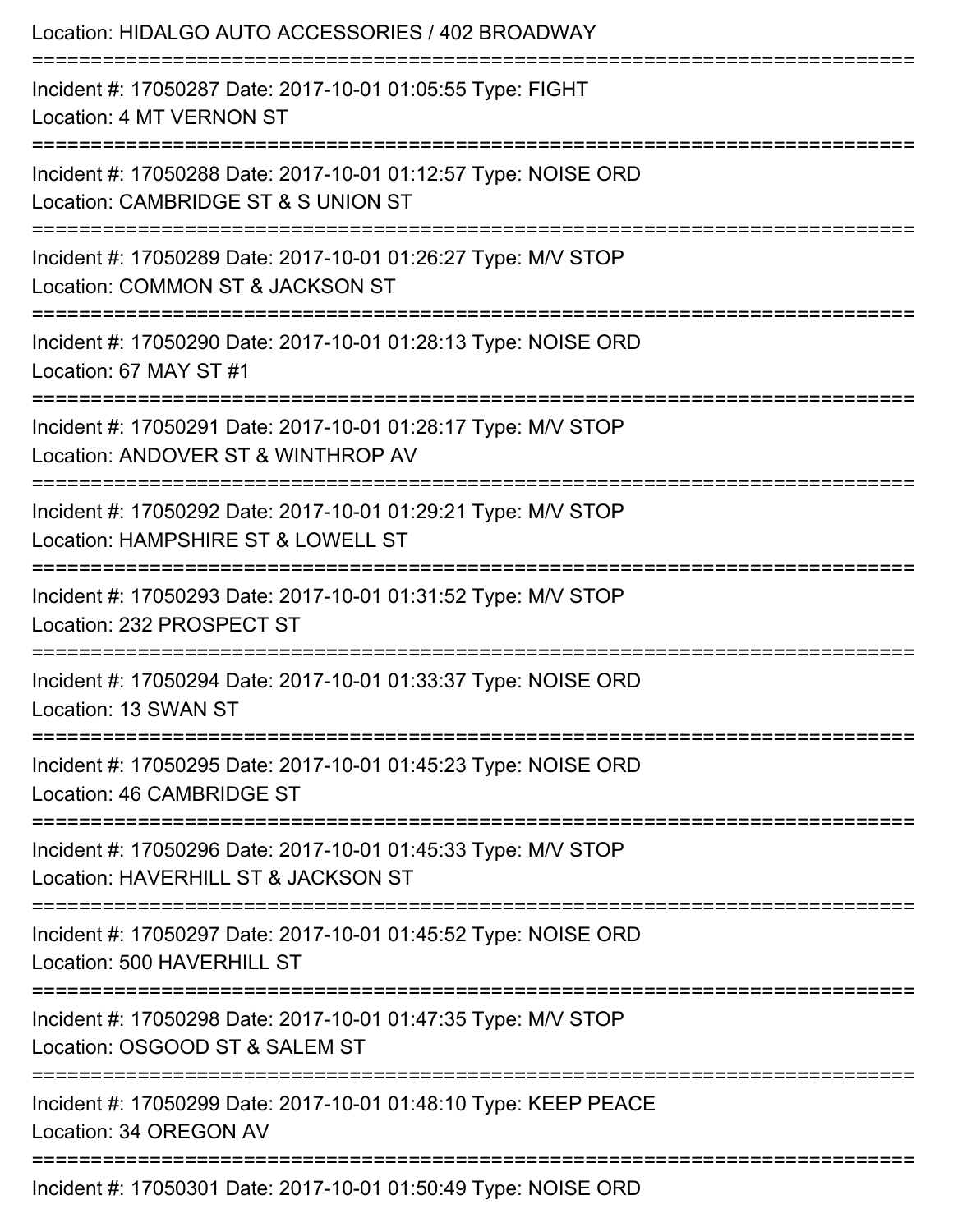| Incident #: 17050300 Date: 2017-10-01 01:51:07 Type: M/V STOP<br>Location: HAMPSHIRE ST & LOWELL ST                |
|--------------------------------------------------------------------------------------------------------------------|
| Incident #: 17050302 Date: 2017-10-01 01:51:54 Type: M/V STOP<br>Location: CANAL ST & UNION ST                     |
| Incident #: 17050303 Date: 2017-10-01 02:01:45 Type: NOISE ORD<br>Location: 12 BERKELEY ST                         |
| Incident #: 17050304 Date: 2017-10-01 02:02:22 Type: NOISE ORD<br>Location: 42 COLUMBUS AV                         |
| Incident #: 17050305 Date: 2017-10-01 02:02:48 Type: ALARM/BURG<br>Location: FROST SCHOOL / 33 HAMLET ST           |
| Incident #: 17050306 Date: 2017-10-01 02:08:24 Type: SHOTS FIRED<br>Location: 34 POPLAR ST                         |
| Incident #: 17050307 Date: 2017-10-01 02:11:52 Type: NOISE ORD<br>Location: 17 PROVIDENCE ST #1 FL 1               |
| Incident #: 17050308 Date: 2017-10-01 02:16:34 Type: STOL/MV/PAS<br>Location: LAWRENCE ST & SUNSET AV              |
| Incident #: 17050309 Date: 2017-10-01 02:24:04 Type: ALARM/BURG<br>Location: 4 PEARL ST                            |
| ---------------<br>Incident #: 17050310 Date: 2017-10-01 02:33:12 Type: M/V STOP<br>Location: MILTON ST & PEARL ST |
| Incident #: 17050311 Date: 2017-10-01 02:39:13 Type: DISTURBANCE<br>Location: 31 MT VERNON ST                      |
| Incident #: 17050312 Date: 2017-10-01 02:39:52 Type: M/V STOP<br>Location: EXETER ST & OSGOOD ST                   |
| Incident #: 17050313 Date: 2017-10-01 02:43:36 Type: NOISE ORD<br>Location: 3 PACKARD ST                           |
| Incident #: 17050314 Date: 2017-10-01 02:44:19 Type: ALARM/BURG                                                    |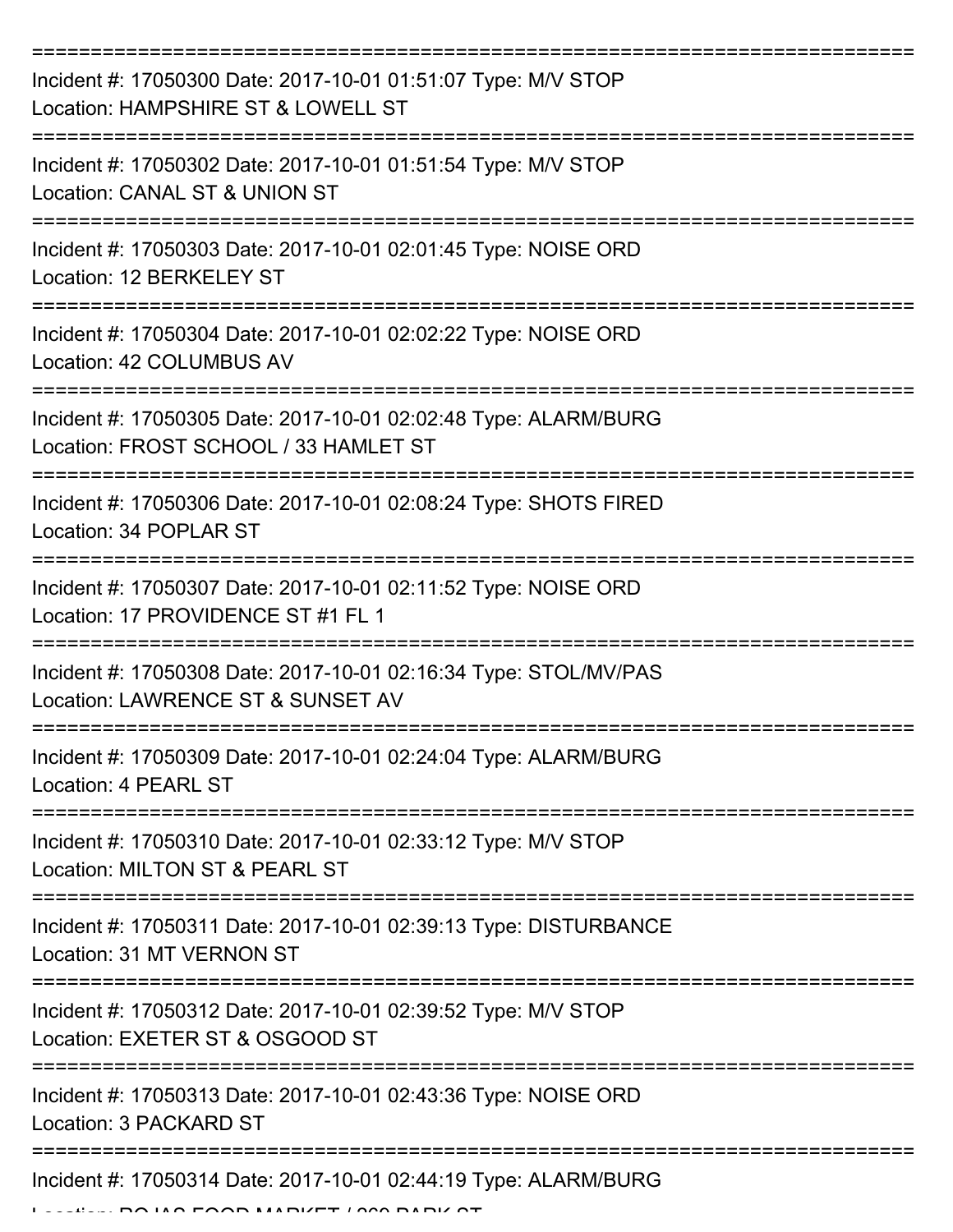| Incident #: 17050315 Date: 2017-10-01 02:48:37 Type: NOISE ORD<br>Location: 4 INMAN ST #3 FL 1               |
|--------------------------------------------------------------------------------------------------------------|
| Incident #: 17050316 Date: 2017-10-01 02:51:48 Type: MV/BLOCKING<br>Location: 4 STEARNS AV                   |
| Incident #: 17050317 Date: 2017-10-01 02:52:57 Type: FIGHT<br>Location: 144 EXCHANGE ST                      |
| Incident #: 17050318 Date: 2017-10-01 02:59:05 Type: FIGHT<br>Location: 50 OLIVE AV                          |
| Incident #: 17050319 Date: 2017-10-01 03:12:55 Type: CK WELL BEING<br>Location: 78 E HAVERHILL ST #2         |
| Incident #: 17050320 Date: 2017-10-01 03:16:03 Type: E911 HANGUP<br>Location: 202 OSGOOD ST                  |
| Incident #: 17050321 Date: 2017-10-01 03:18:25 Type: M/V STOP<br>Location: ANDOVER ST & INTERNATIONAL WY     |
| Incident #: 17050322 Date: 2017-10-01 03:18:27 Type: NOISE ORD<br>Location: 12 DIAMOND ST #12 FL 2           |
| Incident #: 17050323 Date: 2017-10-01 03:21:31 Type: DISTURBANCE<br>Location: 8 JORDAN AV                    |
| Incident #: 17050324 Date: 2017-10-01 03:30:54 Type: NOISE ORD<br>Location: 75 TREMONT ST                    |
| Incident #: 17050325 Date: 2017-10-01 03:36:38 Type: DISORDERLY<br>Location: 205 CYPRESS AV                  |
| Incident #: 17050326 Date: 2017-10-01 03:39:38 Type: NOISE ORD<br>Location: 138 BEACON ST                    |
| Incident #: 17050327 Date: 2017-10-01 03:41:11 Type: M/V STOP<br>Location: FRANKLIN ST & LOWELL ST           |
| Incident #: 17050328 Date: 2017-10-01 03:41:58 Type: MEDIC SUPPORT<br>I opation: 212 ADI INICTONI CT #A EI 1 |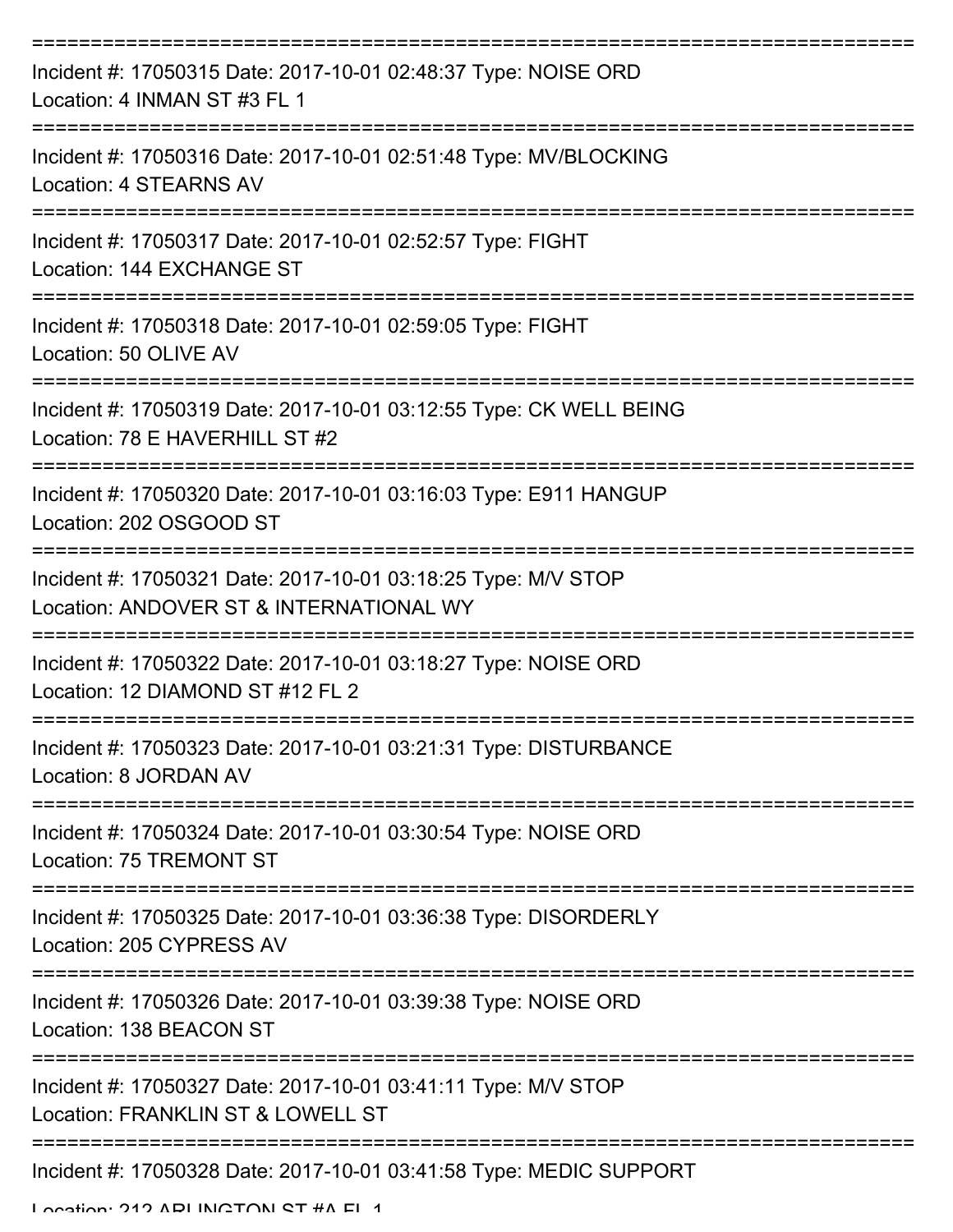| Incident #: 17050329 Date: 2017-10-01 03:48:57 Type: NOISE ORD<br>Location: 290 JACKSON ST #3 FL 3                   |
|----------------------------------------------------------------------------------------------------------------------|
| Incident #: 17050330 Date: 2017-10-01 03:50:33 Type: NOISE ORD<br>Location: 97 FERRY ST                              |
| Incident #: 17050331 Date: 2017-10-01 03:59:51 Type: AUTO ACC/UNK PI<br>Location: TOW / 56 GROTON ST                 |
| Incident #: 17050332 Date: 2017-10-01 04:01:28 Type: NOISE ORD<br>Location: 17 PROVIDENCE ST FL 1                    |
| Incident #: 17050333 Date: 2017-10-01 04:10:46 Type: NOTIFICATION<br>Location: 68 BROOK ST                           |
| Incident #: 17050334 Date: 2017-10-01 04:25:49 Type: NOISE ORD<br>Location: 97 FARLEY ST                             |
| Incident #: 17050335 Date: 2017-10-01 05:11:34 Type: SUS PERS/MV<br>Location: TOP DONUT / 123 LAWRENCE ST            |
| Incident #: 17050336 Date: 2017-10-01 06:26:04 Type: RECOV/STOL/MV<br>Location: 11 GROVE ST                          |
| Incident #: 17050337 Date: 2017-10-01 06:59:17 Type: UNWANTEDGUEST<br>Location: 390 S UNION                          |
| --------------------<br>Incident #: 17050338 Date: 2017-10-01 07:27:58 Type: NOISE ORD<br>Location: 106 ARLINGTON ST |
| Incident #: 17050339 Date: 2017-10-01 07:29:34 Type: UNWANTEDGUEST<br>Location: 123 LAWRENCE ST                      |
| Incident #: 17050340 Date: 2017-10-01 07:38:31 Type: PARK & WALK<br>Location: 205 BROADWAY                           |
| Incident #: 17050341 Date: 2017-10-01 07:43:58 Type: TOW OF M/V<br>Location: TRESPLASS-TRIPOLIS / 106 COMMON ST      |
| Incident #: 17050342 Date: 2017-10-01 07:52:11 Type: M/V STOP<br>Location: 610 BROADWAY                              |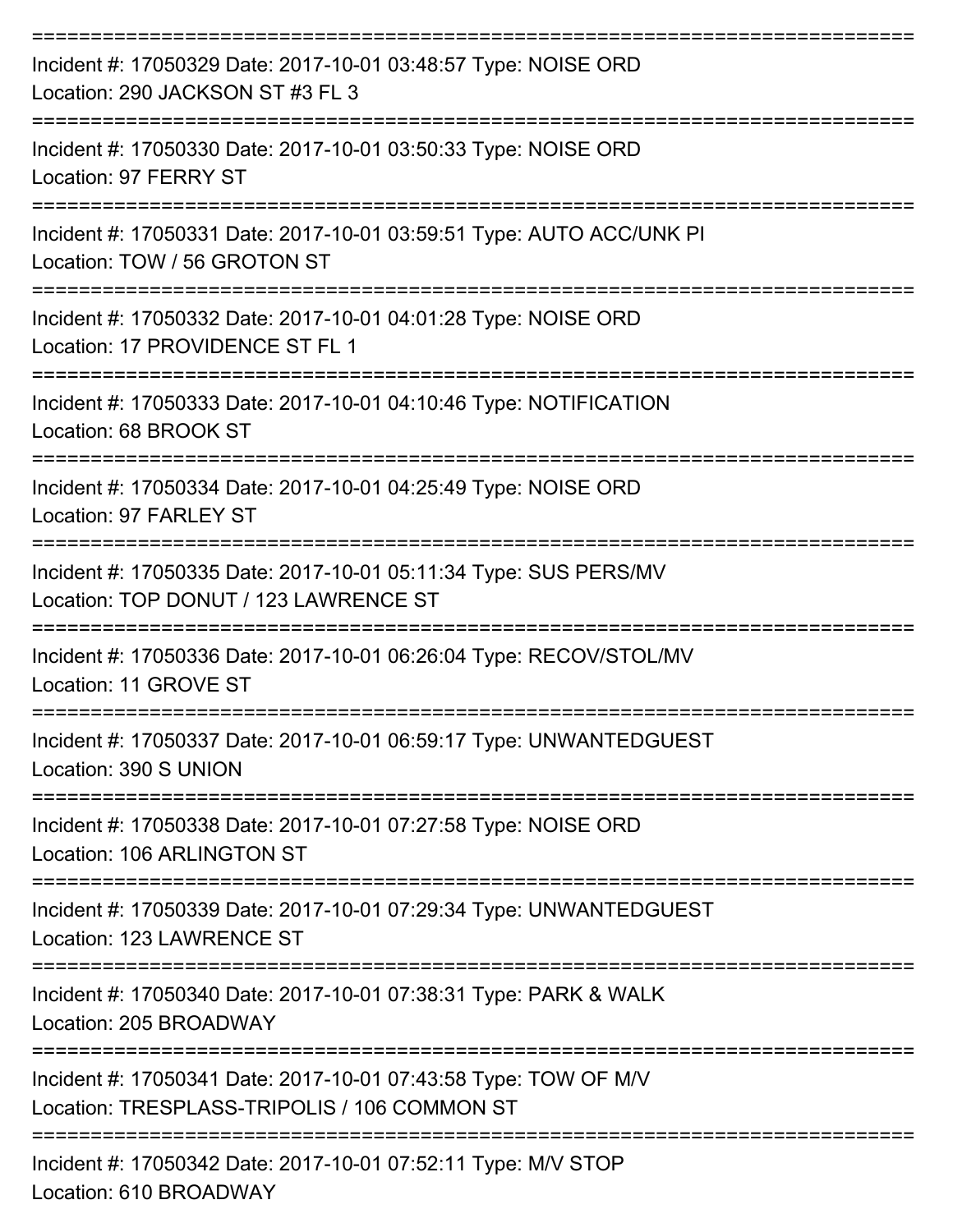| Incident #: 17050343 Date: 2017-10-01 07:58:25 Type: M/V STOP<br>Location: ANDOVER ST & S UNION ST                                                                    |
|-----------------------------------------------------------------------------------------------------------------------------------------------------------------------|
| =======================<br>Incident #: 17050344 Date: 2017-10-01 08:33:08 Type: GENERAL SERV<br>Location: 1 FRONT ST                                                  |
| Incident #: 17050345 Date: 2017-10-01 08:39:47 Type: M/V STOP<br>Location: BROADWAY & CROSS ST                                                                        |
| ==================================<br>Incident #: 17050346 Date: 2017-10-01 09:18:34 Type: MAN DOWN<br>Location: JB LOUNGE / 151 S UNION ST<br>---------------------- |
| Incident #: 17050347 Date: 2017-10-01 09:18:42 Type: NOISE ORD<br><b>Location: LINCOLN CT</b>                                                                         |
| Incident #: 17050348 Date: 2017-10-01 09:20:15 Type: ALARM/BURG<br>Location: ANDOVER ST AUTOMOTIVE / 580 ANDOVER ST                                                   |
| ===================<br>Incident #: 17050349 Date: 2017-10-01 09:30:26 Type: SPECIAL CHECK<br>Location: HAYES TAVERN INC / 167 S UNION ST                              |
| Incident #: 17050350 Date: 2017-10-01 09:36:43 Type: SUS PERS/MV<br>Location: 75 CROSS ST                                                                             |
| Incident #: 17050351 Date: 2017-10-01 09:44:55 Type: MEDIC SUPPORT<br>Location: 264 JACKSON ST #1                                                                     |
| Incident #: 17050352 Date: 2017-10-01 09:47:16 Type: THREATS<br>Location: 151 S UNION ST                                                                              |
| Incident #: 17050353 Date: 2017-10-01 09:48:36 Type: M/V STOP<br>Location: 50 S BROADWAY                                                                              |
| Incident #: 17050354 Date: 2017-10-01 09:51:44 Type: M/V STOP<br>Location: 81 CROSS ST                                                                                |
| Incident #: 17050355 Date: 2017-10-01 10:01:42 Type: MV/BLOCKING<br>Location: TOW / 210 PROSPECT ST                                                                   |
| Incident #: 17050356 Date: 2017-10-01 10:16:57 Type: HIT & RUN M/V<br>Location: 99 BERKELEY ST                                                                        |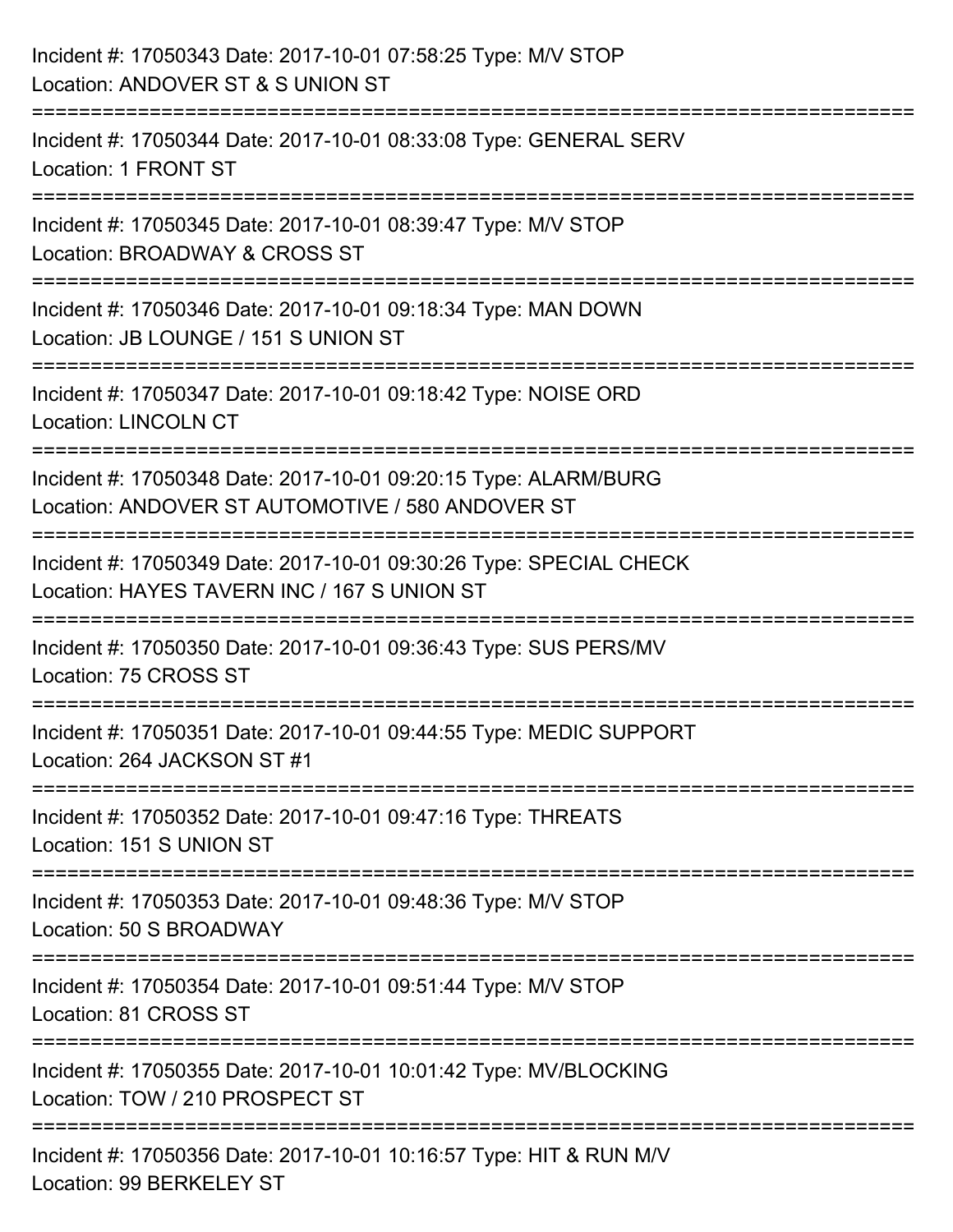| Incident #: 17050357 Date: 2017-10-01 10:18:15 Type: HIT & RUN M/V<br>Location: 210 PROSPECT ST           |
|-----------------------------------------------------------------------------------------------------------|
| Incident #: 17050358 Date: 2017-10-01 10:20:06 Type: M/V STOP<br>Location: ANDOVER ST & OSGOOD ST         |
| Incident #: 17050359 Date: 2017-10-01 10:21:28 Type: SUS PERS/MV<br>Location: 447 ANDOVER ST              |
| Incident #: 17050360 Date: 2017-10-01 10:24:10 Type: M/V STOP<br>Location: HAMPSHIRE ST & LEBANON ST      |
| Incident #: 17050361 Date: 2017-10-01 10:31:58 Type: M/V STOP<br>Location: 42 AMESBURY ST                 |
| Incident #: 17050362 Date: 2017-10-01 10:36:02 Type: SUS PERS/MV<br>Location: 99 BROOKFIELD ST            |
| Incident #: 17050363 Date: 2017-10-01 10:39:54 Type: ALARM/BURG<br>Location: QUEZADA RESD / 40 SMITH ST   |
| Incident #: 17050364 Date: 2017-10-01 10:51:14 Type: M/V STOP<br>Location: 200 MARKET ST                  |
| Incident #: 17050365 Date: 2017-10-01 10:51:30 Type: MISSING PERS<br>Location: WALK IN / 49 CENTRE ST     |
| :==========<br>Incident #: 17050367 Date: 2017-10-01 10:58:12 Type: PARK & WALK<br>Location: 205 BROADWAY |
| Incident #: 17050366 Date: 2017-10-01 10:59:12 Type: DISTURBANCE<br>Location: 497 ANDOVER ST              |
| Incident #: 17050368 Date: 2017-10-01 11:11:03 Type: HIT & RUN M/V<br>Location: 85 E HAVERHILL ST         |
| Incident #: 17050369 Date: 2017-10-01 11:36:27 Type: SUS PERS/MV<br>Location: 17 FRONT ST                 |
| Incident #: 17050370 Date: 2017-10-01 11:46:44 Type: ANIMAL COMPL<br>Location: 134 E HAVERHILL ST         |

===========================================================================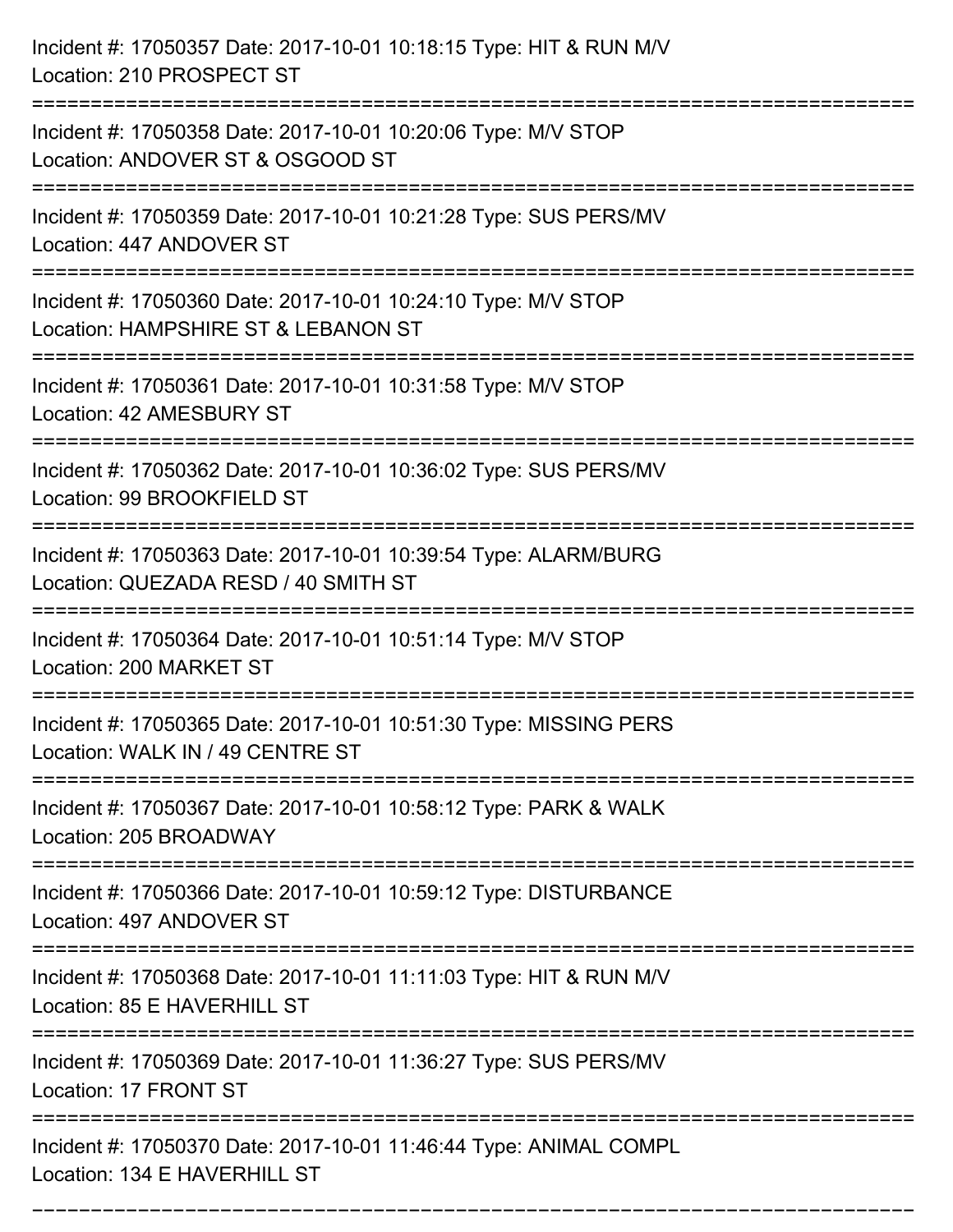| Incident #: 17050371 Date: 2017-10-01 11:48:12 Type: M/V STOP<br>Location: 23 POPLAR ST                                                 |
|-----------------------------------------------------------------------------------------------------------------------------------------|
| Incident #: 17050372 Date: 2017-10-01 12:03:36 Type: ANIMAL COMPL<br>Location: 240 WATER ST                                             |
| Incident #: 17050373 Date: 2017-10-01 12:06:11 Type: M/V STOP<br>Location: ANDOVER ST & S BROADWAY                                      |
| Incident #: 17050374 Date: 2017-10-01 12:16:14 Type: M/V STOP<br>Location: BUSWELL ST & BUNKERHILL ST<br>=========================      |
| Incident #: 17050375 Date: 2017-10-01 12:52:20 Type: TOW OF M/V<br>Location: 153 BEACON AV                                              |
| Incident #: 17050376 Date: 2017-10-01 13:14:26 Type: MEDIC SUPPORT<br>Location: 333 METHUEN ST<br>:==================================== |
| Incident #: 17050377 Date: 2017-10-01 13:15:08 Type: M/V STOP<br>Location: BROADWAY & GREEN ST                                          |
| Incident #: 17050378 Date: 2017-10-01 13:37:21 Type: KEEP PEACE<br>Location: 31 MAGINNIS AV                                             |
| Incident #: 17050379 Date: 2017-10-01 13:44:59 Type: M/V STOP<br>Location: TOW / 34 MORTON ST                                           |
| Incident #: 17050380 Date: 2017-10-01 13:56:26 Type: M/V STOP<br>Location: TOW / 19 HANCOCK ST                                          |
| Incident #: 17050381 Date: 2017-10-01 14:02:13 Type: ANIMAL COMPL<br>Location: 31 WATER ST                                              |
| Incident #: 17050382 Date: 2017-10-01 14:07:51 Type: MV/BLOCKING<br>Location: 47 MYRTLE ST                                              |
| Incident #: 17050383 Date: 2017-10-01 14:36:41 Type: M/V STOP<br>Location: BROADWAY & LOWELL ST                                         |
| Incident #: 17050384 Date: 2017-10-01 14:41:48 Type: SUS PERS/MV<br>Location: AVON ST & BRUCE ST                                        |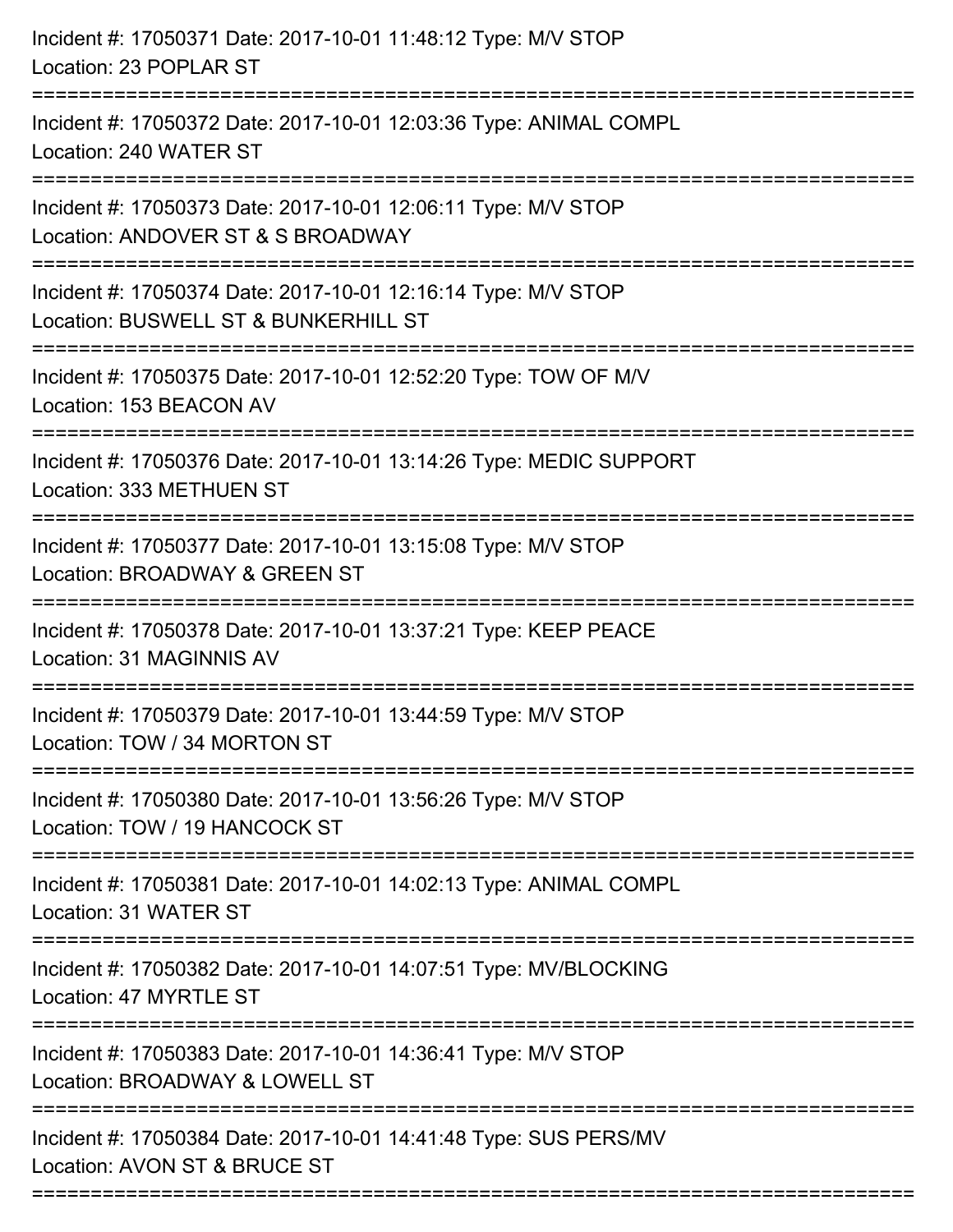Location: 32 HANCOCK ST

| Incident #: 17050386 Date: 2017-10-01 14:46:34 Type: M/V STOP<br>Location: 32 HANCOCK ST                              |
|-----------------------------------------------------------------------------------------------------------------------|
| Incident #: 17050387 Date: 2017-10-01 15:10:22 Type: AUTO ACC/PI<br>Location: RT 114 & @MOBIL STATION                 |
| Incident #: 17050388 Date: 2017-10-01 15:15:33 Type: SUS PERS/MV<br>Location: 47 MYRTLE ST                            |
| Incident #: 17050389 Date: 2017-10-01 15:16:24 Type: CK WELL BEING<br>Location: 18 FRANKLIN ST                        |
| Incident #: 17050390 Date: 2017-10-01 15:24:57 Type: SUS PERS/MV<br>Location: 22 SPRUCE ST                            |
| Incident #: 17050391 Date: 2017-10-01 15:38:26 Type: LIC PLATE STO<br>Location: 65 JAMAICA ST                         |
| Incident #: 17050392 Date: 2017-10-01 15:47:36 Type: MAL DAMAGE<br>Location: WALK IN / 674 LOWELL ST                  |
| Incident #: 17050393 Date: 2017-10-01 16:13:40 Type: FRAUD<br>Location: WALK IN / 162 WEARE ST                        |
| =================<br>Incident #: 17050394 Date: 2017-10-01 16:16:57 Type: MAL DAMAGE<br>Location: 124 LEXINGTON ST #1 |
| Incident #: 17050395 Date: 2017-10-01 16:34:16 Type: SUS PERS/MV<br><b>Location: 84 BENNINGTON ST</b>                 |
| Incident #: 17050396 Date: 2017-10-01 17:17:40 Type: NOISE ORD<br>Location: ABBOTT ST & PHILLIPS ST                   |
| Incident #: 17050397 Date: 2017-10-01 17:20:24 Type: NOISE ORD<br>Location: 499 CANAL                                 |
| Incident #: 17050398 Date: 2017-10-01 17:25:58 Type: EXTRA SURVEIL<br>Location: SEVEN ELEVEN / 370 BROADWAY           |
|                                                                                                                       |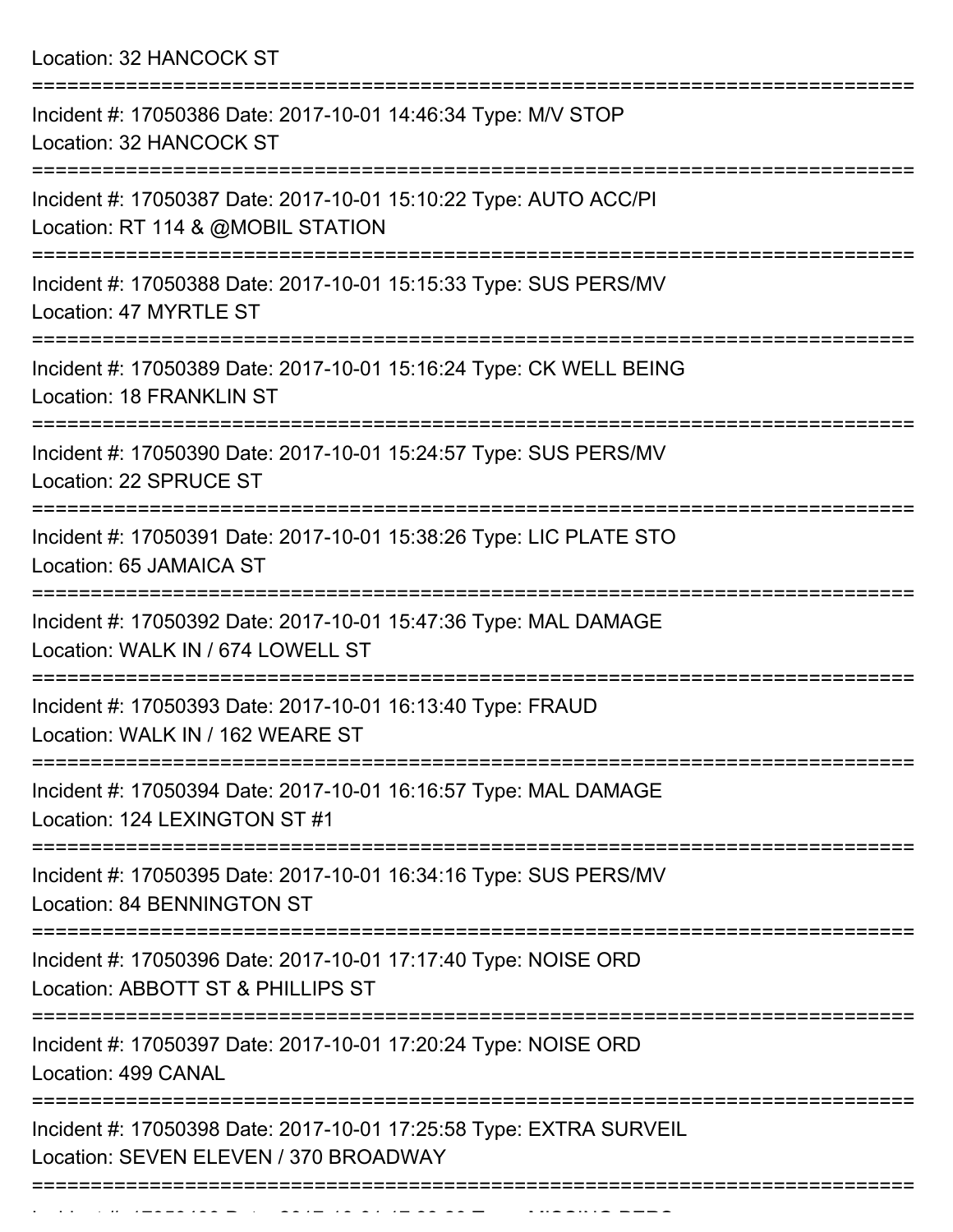Location: 374 HOWARD ST =========================================================================== Incident #: 17050399 Date: 2017-10-01 17:33:35 Type: NOISE ORD Location: 113 SYLVESTER ST =========================================================================== Incident #: 17050401 Date: 2017-10-01 17:36:49 Type: DISTURBANCE Location: 253 FARNHAM ST =========================================================================== Incident #: 17050402 Date: 2017-10-01 17:39:18 Type: HIT & RUN M/V Location: 202 WALNUT ST =========================================================================== Incident #: 17050403 Date: 2017-10-01 17:39:23 Type: HIT & RUN M/V Location: PARK ST & SARATOGA ST =========================================================================== Incident #: 17050404 Date: 2017-10-01 17:42:24 Type: LOUD NOISE Location: 137 S BROADWAY =========================================================================== Incident #: 17050405 Date: 2017-10-01 17:56:14 Type: HIT & RUN M/V Location: WALK IN / 220 MERRIMACK ST =========================================================================== Incident #: 17050406 Date: 2017-10-01 18:04:51 Type: MEDIC SUPPORT Location: 2 MUSEUM SQ #115 =========================================================================== Incident #: 17050407 Date: 2017-10-01 18:05:37 Type: M/V STOP Location: 11 HANCOCK ST =========================================================================== Incident #: 17050408 Date: 2017-10-01 18:07:46 Type: M/V STOP Location: BEACON ST & BOURQUE ST =========================================================================== Incident #: 17050409 Date: 2017-10-01 18:07:50 Type: DISTURBANCE Location: WENDY'S / 99 WINTHROP AV =========================================================================== Incident #: 17050410 Date: 2017-10-01 18:29:58 Type: FIGHT Location: 50 BROADWAY =========================================================================== Incident #: 17050411 Date: 2017-10-01 18:30:34 Type: 911 HANG UP Location: 28 DORCHESTER ST =========================================================================== Incident #: 17050412 Date: 2017-10-01 18:41:14 Type: CK WELL BEING Location: 93 BRADFORD ST FL 2

===========================================================================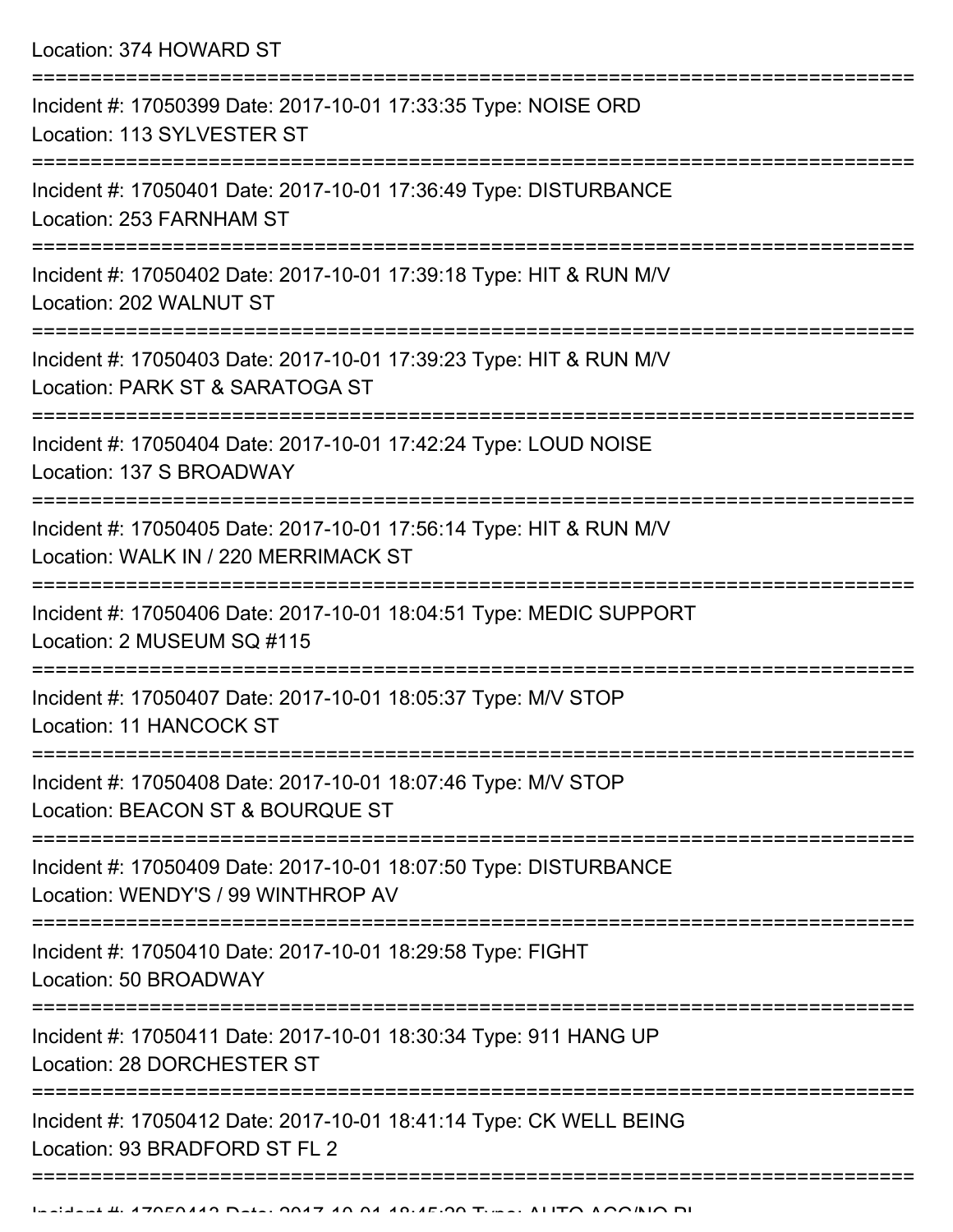| Location: BROADWAY & MANCHESTER ST #                                                                                           |
|--------------------------------------------------------------------------------------------------------------------------------|
| Incident #: 17050415 Date: 2017-10-01 18:50:05 Type: HIT & RUN M/V<br>Location: FOREST ST & HAVERHILL ST                       |
| Incident #: 17050414 Date: 2017-10-01 18:54:37 Type: M/V STOP<br>Location: 80 WALNUT ST                                        |
| Incident #: 17050416 Date: 2017-10-01 19:02:26 Type: NOISE ORD<br>Location: COMMON ST & HAMPSHIRE ST<br>====================== |
| Incident #: 17050417 Date: 2017-10-01 19:09:51 Type: DOMESTIC/PROG<br>Location: 139 MYRTLE ST FL 3                             |
| Incident #: 17050418 Date: 2017-10-01 19:31:34 Type: LOUD NOISE<br><b>Location: 85 MANCHESTER ST</b>                           |
| Incident #: 17050419 Date: 2017-10-01 19:43:06 Type: STOL/MV/PAS<br>Location: 59 GROTON ST                                     |
| Incident #: 17050420 Date: 2017-10-01 19:44:23 Type: M/V STOP<br>Location: LEXINGTON ST & PARK ST                              |
| Incident #: 17050421 Date: 2017-10-01 19:44:58 Type: LOUD NOISE<br>Location: ATLANTICO / 170 S UNION ST                        |
| Incident #: 17050422 Date: 2017-10-01 19:52:19 Type: CK WELL BEING<br>Location: 374 AMES ST                                    |
| Incident #: 17050423 Date: 2017-10-01 20:05:54 Type: MAN DOWN<br>Location: 198 LAWRENCE ST                                     |
| Incident #: 17050424 Date: 2017-10-01 20:12:03 Type: AUTO ACC/UNK PI<br>Location: 450 HAVERHILL ST                             |
| Incident #: 17050425 Date: 2017-10-01 20:15:08 Type: MEDIC SUPPORT<br>Location: 19 SHORT ST                                    |
| Incident #: 17050426 Date: 2017-10-01 20:43:47 Type: M/V STOP<br>Location: ALLSTON ST & HIGH ST                                |
| Incident #: 17050427 Date: 2017-10-01 20:47:06 Type: DRUG OVERDOSE                                                             |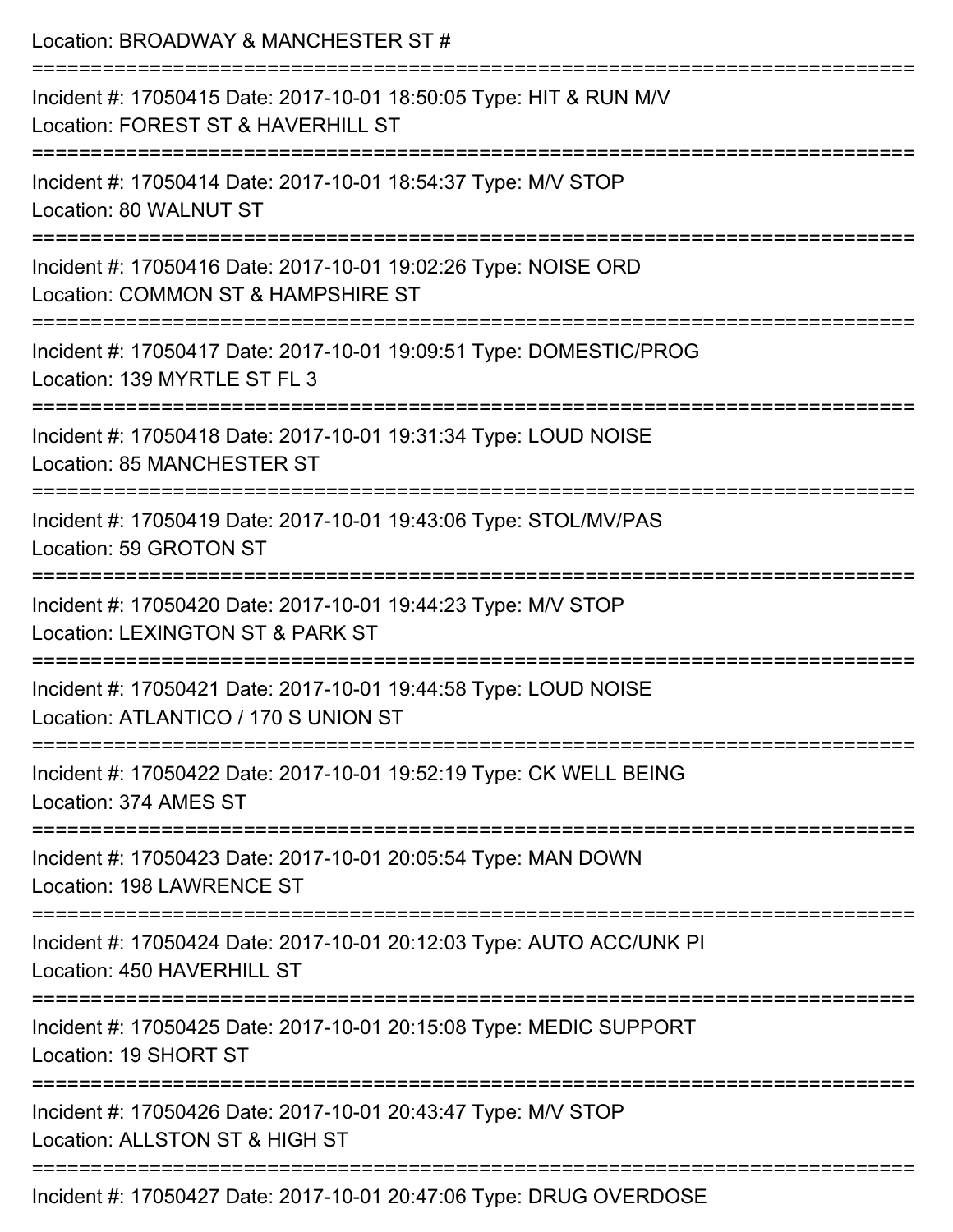| Incident #: 17050428 Date: 2017-10-01 20:53:34 Type: DISTURBANCE<br>Location: BROADWAY LIQUORS / 434 BROADWAY<br>------------- |
|--------------------------------------------------------------------------------------------------------------------------------|
| Incident #: 17050429 Date: 2017-10-01 20:57:41 Type: DK (DRUNK)<br>Location: 459 BROADWAY                                      |
| ====================<br>Incident #: 17050430 Date: 2017-10-01 21:05:05 Type: M/V STOP<br>Location: 139 WATER ST                |
| Incident #: 17050431 Date: 2017-10-01 21:05:09 Type: ROBBERY ARMED<br>Location: COMMON ST & JACKSON ST                         |
| Incident #: 17050432 Date: 2017-10-01 21:18:11 Type: NOISE ORD<br>Location: 4 INMAN ST FL 2                                    |
| Incident #: 17050433 Date: 2017-10-01 21:19:25 Type: MEDIC SUPPORT<br>Location: 219 LAWRENCE ST FL 2                           |
| Incident #: 17050434 Date: 2017-10-01 21:19:59 Type: KEEP PEACE<br>Location: WALK IN / 34 OREGON AV                            |
| Incident #: 17050435 Date: 2017-10-01 21:23:09 Type: DISORDERLY<br>Location: BROADWAY & TREMONT ST                             |
| Incident #: 17050436 Date: 2017-10-01 21:26:53 Type: CK WELL BEING<br>Location: 107 OXFORD ST FL 1                             |
| Incident #: 17050437 Date: 2017-10-01 21:37:09 Type: SUS PERS/MV<br>Location: LAWRENCE ST & LEXINGTON ST                       |
| Incident #: 17050438 Date: 2017-10-01 21:45:16 Type: NOISE ORD<br>Location: 185 WILLOW ST                                      |
| Incident #: 17050440 Date: 2017-10-01 22:11:41 Type: SUS PERS/MV<br>Location: 19 EUTAW ST                                      |
| Incident #: 17050439 Date: 2017-10-01 22:12:05 Type: E911 HANGUP<br>Location: 34 ALBION ST                                     |
| Incident #: 17050441 Date: 2017-10-01 22:22:15 Type: M/V STOP                                                                  |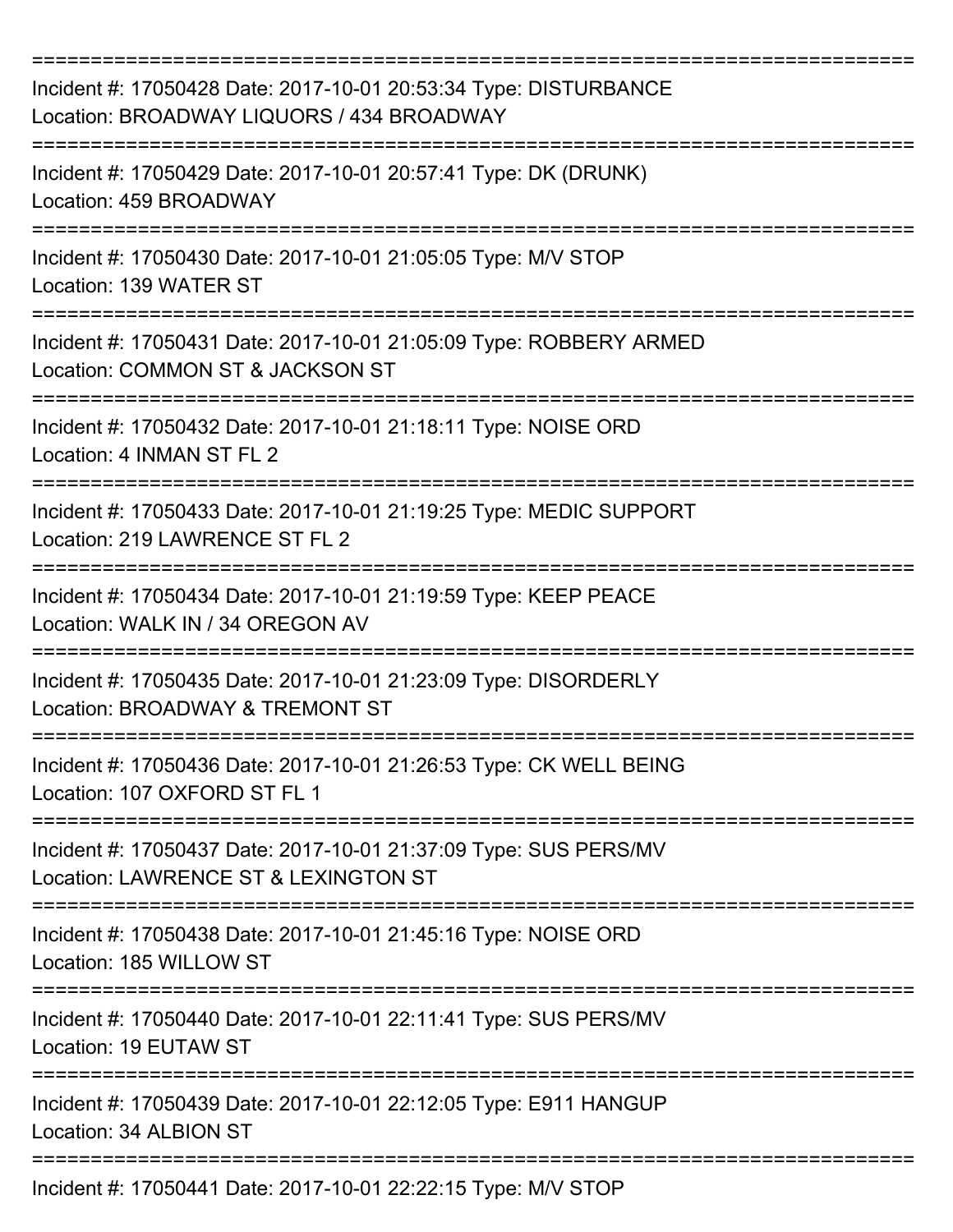| Incident #: 17050442 Date: 2017-10-01 22:23:27 Type: LOST PROPERTY<br>Location: WALK IN / ESSEX ST & GREENWOOD ST |
|-------------------------------------------------------------------------------------------------------------------|
| Incident #: 17050443 Date: 2017-10-01 22:24:35 Type: SUS PERS/MV<br>Location: 35 ALBION ST                        |
| Incident #: 17050444 Date: 2017-10-01 22:25:09 Type: M/V STOP<br>Location: 233 HAMPSHIRE ST                       |
| Incident #: 17050445 Date: 2017-10-01 22:37:04 Type: M/V STOP<br>Location: 200 PARKER ST                          |
| Incident #: 17050446 Date: 2017-10-01 22:38:33 Type: TOW/REPOSSED<br>Location: 133 HIGH ST                        |
| Incident #: 17050447 Date: 2017-10-01 22:44:00 Type: DISTURBANCE<br>Location: 58 OSGOOD ST FL 2                   |
| Incident #: 17050448 Date: 2017-10-01 22:47:40 Type: MEDIC SUPPORT<br>Location: 57 SARGENT ST FL 2                |
| Incident #: 17050449 Date: 2017-10-01 22:55:41 Type: MV/BLOCKING<br>Location: 57 BROOKFIELD ST                    |
| Incident #: 17050450 Date: 2017-10-01 23:04:32 Type: M/V STOP<br>Location: MARSTON ST (N)                         |
| Incident #: 17050451 Date: 2017-10-01 23:16:19 Type: M/V STOP<br>Location: BROADWAY & PARK ST                     |
| Incident #: 17050452 Date: 2017-10-01 23:22:36 Type: SUS PERS/MV<br>Location: 273 HAVERHILL ST                    |
| Incident #: 17050454 Date: 2017-10-01 23:24:13 Type: ALARM/BURG<br>Location: LFD / 298 AMES ST                    |
| Incident #: 17050453 Date: 2017-10-01 23:24:23 Type: AUTO ACC/NO PI<br>Location: 201 WEST ST                      |
| Incident #: 17050455 Date: 2017-10-01 23:31:14 Type: DISTURBANCE<br>ANII/NIODTILIMA LOOF O DDO ADIAIAV            |